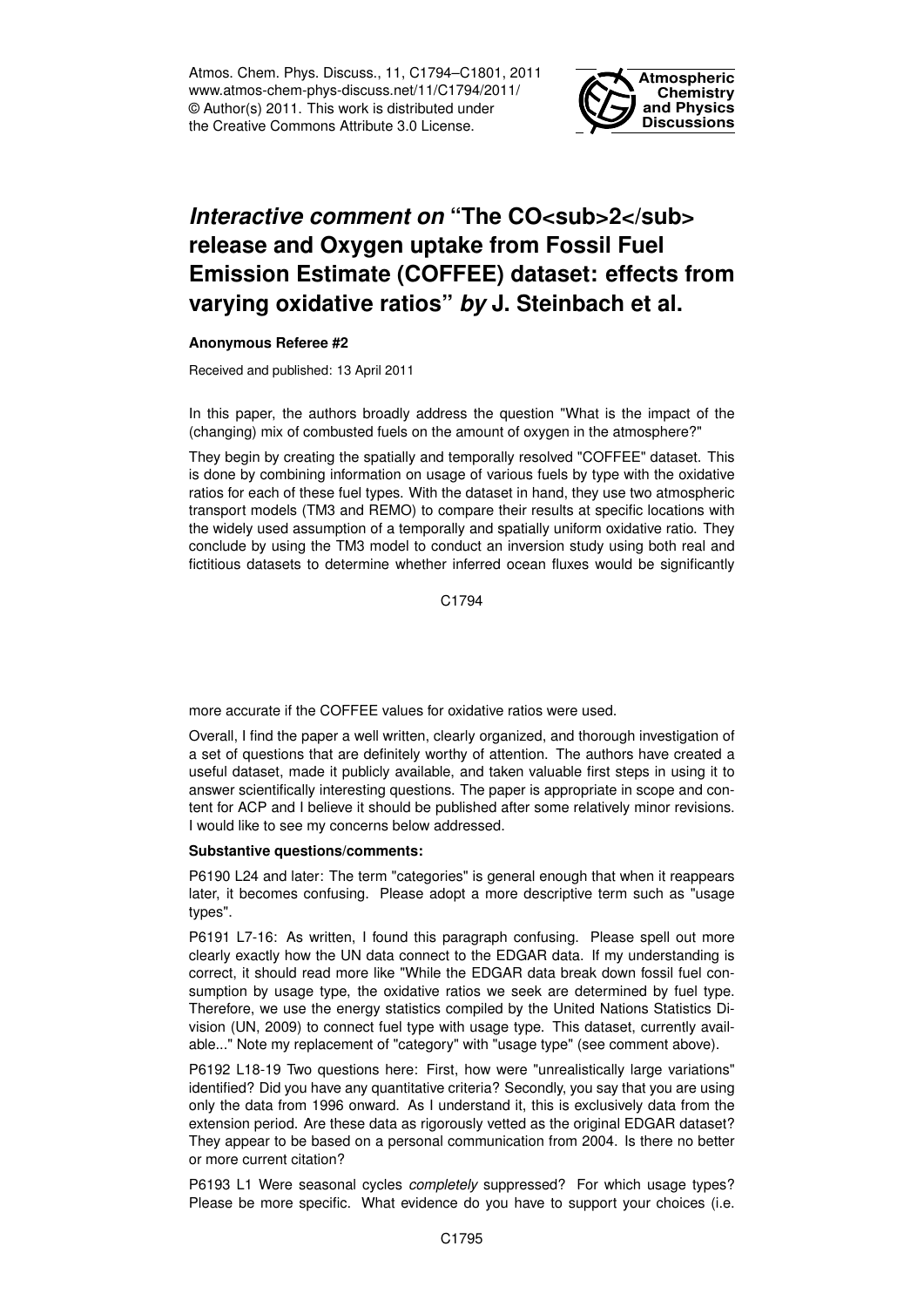what constitutes "reasonable")?

Section 3.2: As far as I can tell from this description, the variation of OR for the entire planet on timescales of a year or less is given by the variation in the Netherlands (with a phase difference of  $\pi$  in the Southern Hemisphere). Furthermore, the seasonal usage patterns had been reported as square waves and these were smoothed out with a mathematically (rather than mechanistically) based algorithm.

These are all reasonable assumptions, and given the limitations of what is available, I cannot necessarily come up with a better alternative. Nonetheless, they are fairly substantial assumptions and I would like to see an argument justifying the extensive discussion of the sub-annual variability of OR that is present in this paper, in light of this (at least apparently) tenuous foundation.

P6196 L6-24 My feeling is that these two paragraphs are overemphasized. I suppose it is good to check that the BP and CDIAC datasets are consistent with EDGAR. However, as you yourselves point out, these datasets are hardly independent. Given the weakness of this comparison, I'd suggest simply a line or two saying something like "As a consistency check, we have confirmed that the oxidative ratios that result from applying our method to the British Petroleum (British Petroleum, 2009) and CDIAC (Boden et al., 2009) datasets are not significantly different from those based on EDGAR." Anything more is excessive.

P6198 L17 Please be a bit more specific about how the 5-day timescale was chosen, and how sensitive the results are to this choice.

P6198 L19-20 When I look at the plots, it actually does look to me like the black trace is consistently a little higher than the blue. Please address this.

P6199 L11 Strictly speaking, you don't know that  $OR_{ffp}$  is changing at Hateruma; you only know that  $OR_p$  is changing, and you use other lines of evidence (such as backtrajectory analysis) to attribute this to fossil fuels.

C1796

P6199 L23ff The authors make a fairly compelling case that for somewhere like Hateruma, a high-resolution regional model such as REMO is more appropriate. However, REMO's domain didn't include Hateruma. Therefore, it would have been more informative and convincing if we could see results for another site with strong local influences that is within the REMO domain (perhaps Ochsenkopf or Jungfraujoch) or maybe an adjustment of the REMO domain to include Hateruma (although this might be prohibitively difficult).

P6200 L1-12: I would like to see a more focused discussion of the months of November and December. This is the time with well constrained observations and (in early November), a noticeable disagreement between the model and data. What do the authors think is going on here? It would also be good if the authors could spell out how much better things would be at Hateruma if they were to use a constant, but locally correct value for  $OR_{ff}$  (instead of the globally appropriate 1.4).

P6201 L15: What about Kumukahi? This shows variations in OR comparable to ALT and BRW but is not discussed at all.

P6204 L6-8 I am probably simply failing to understand something here, but I am not entirely convinced by figure 7b and 7c. The authors use Figure 7b to claim that there is an increase in the interannual variability of APO fluxes when a variable  $OR_{ff}$  is used. What puzzles me is that the black and red curves in Figure 7c show very similar amounts of variability (at least to my eye). If 7b really does show the variability in APO fluxes that result from introducing variable  $OR_{ff}$ , and values around Hateruma are positive, shouldn't Figure 7c reflect this increased variability?

P6207 L23: As discussed earlier in my review, because there really isn't much independence of the BP, CDIAC and EDGAR datasets, I'm not sure the agreement of these results is worth highlighting in the conclusions.

## **Suggested text edits:**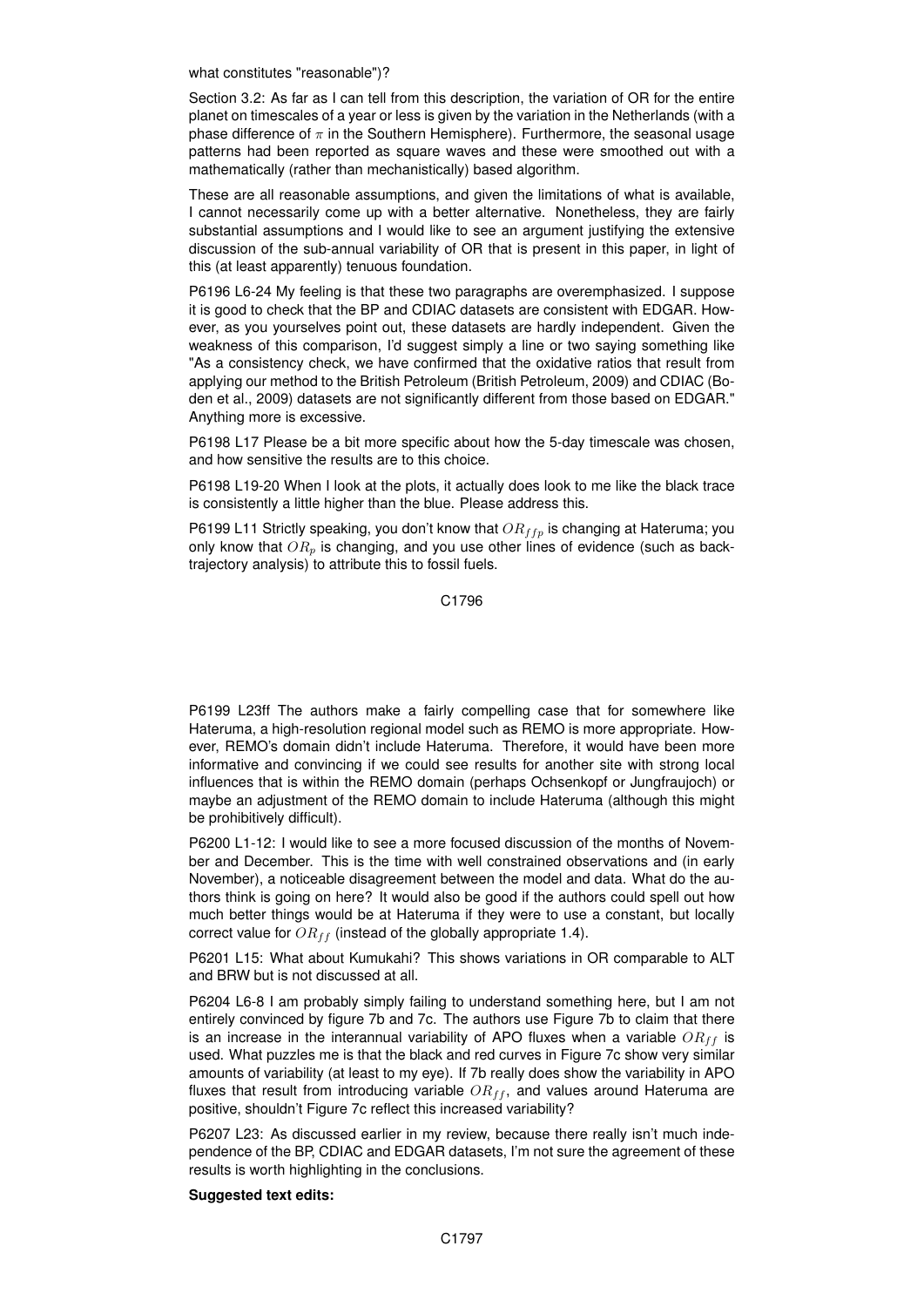P6188 L20-21 should read "Photosythesis **in** the terrestrial..."

P6188 L22 should read "Only **ocean-related** changes..."

P6188 L23 should read "allowing **use of** measurements..."

P6189 L2 and throughout the paper: The authors move freely back and forth between OR and  $\alpha$ . I know that both are used in the literature, but within a single paper, there should be a single choice. Please pick one and stick with it.

P6189 L11 "...is used:" By whom? Presumably this is the one you will use, so say instead "...therefore we adopt the following simplified formula:"

P6189 L22 should read "have already been observed. In the Netherlands..."

P6189 L27 should read "Japan ( $OR_{ff} \sim 1.37$ ), with.."

P6190 L1 Who has calculated the  $OR_{ff}$  values for China, Korea and Japan? As stated, it's not at all clear whether these values are calculated by Tohjima Yamagishi, the authors of this paper, or Boden *et al.*

P6190 L25 I'm pretty sure this should read "until the year **1995**, with **an** extension **for** 1996-2001 (calculated..."

P6191 L23 should read "is assumed. Therefore, the resulting..."

P6192 L6 should read "and gas the **aformentioned oxidative** ratios..."

P6192 L7-8 should read "..was taken. This value was determined by applying Eq. (1) to each of the biofuels present in the dataset and weighting their contributions by amount used.

P6192 L14 should read "ratios were interpolated from..."

P6192 L23 The Brenkert citation is not in the bibliography.

P6193 L8 The acronym "COFFEE" is a charming one, but it's actually a little bit decep-

C<sub>1798</sub>

tive, since the dataset includes biomass burning (not a *fossil* fuel). While I don't expect you to abandon your COFFEE acronym, you should at least point out this bit of artistic license.

P6193 L21 should read "representative **of** the fuel..."

P6194 L13 should read "over three latitudinal bands: Extratropical Northern Hemisphere (NH  $+20^\circ$  to  $+90^\circ$ ), the Tropics (TR,  $-20^\circ$  to  $+20^\circ$ ) and the Extratropical Southern Hemisphere (SH  $-90^{\circ}$  to  $-20^{\circ}$ ). The upper row..."

P6194 L22 should read "this effect is more pronounced in the **high latitudes** than in the tropics (18%), **as expected**. Seasonal..."

P6195 L9 should read "at night **should** not be..."

P6196 L2-5 should read "in the year 2005. This increase is caused by strong increases in emissions from countries which rely primarily on coal such as China."

P6196 L9 Spell out "BP" both in the text, and in the citation, since it appears as "British Petroleum" in the bibliography.

P6197 L5 should read " $P q Cyr^{-1}$  This is consistent with Manning and Keeling's (2006) statement that..."

P6198 L22 should read "the difference **between** the fossil..."

P6198 L23 should read "from COFFEE **and the O2 signal calculated using** a constant..."

P6201 L12 should read "average are **generally** larger for. . ."

P6201 L27 should read "is used, the fossil-fuel-related atmospheric signals. . ."

P6202 L17: Please give a citation as an example where you say "usually accounted for"

P6203 L5 should read "1992), Princeton University (Bender. . ."